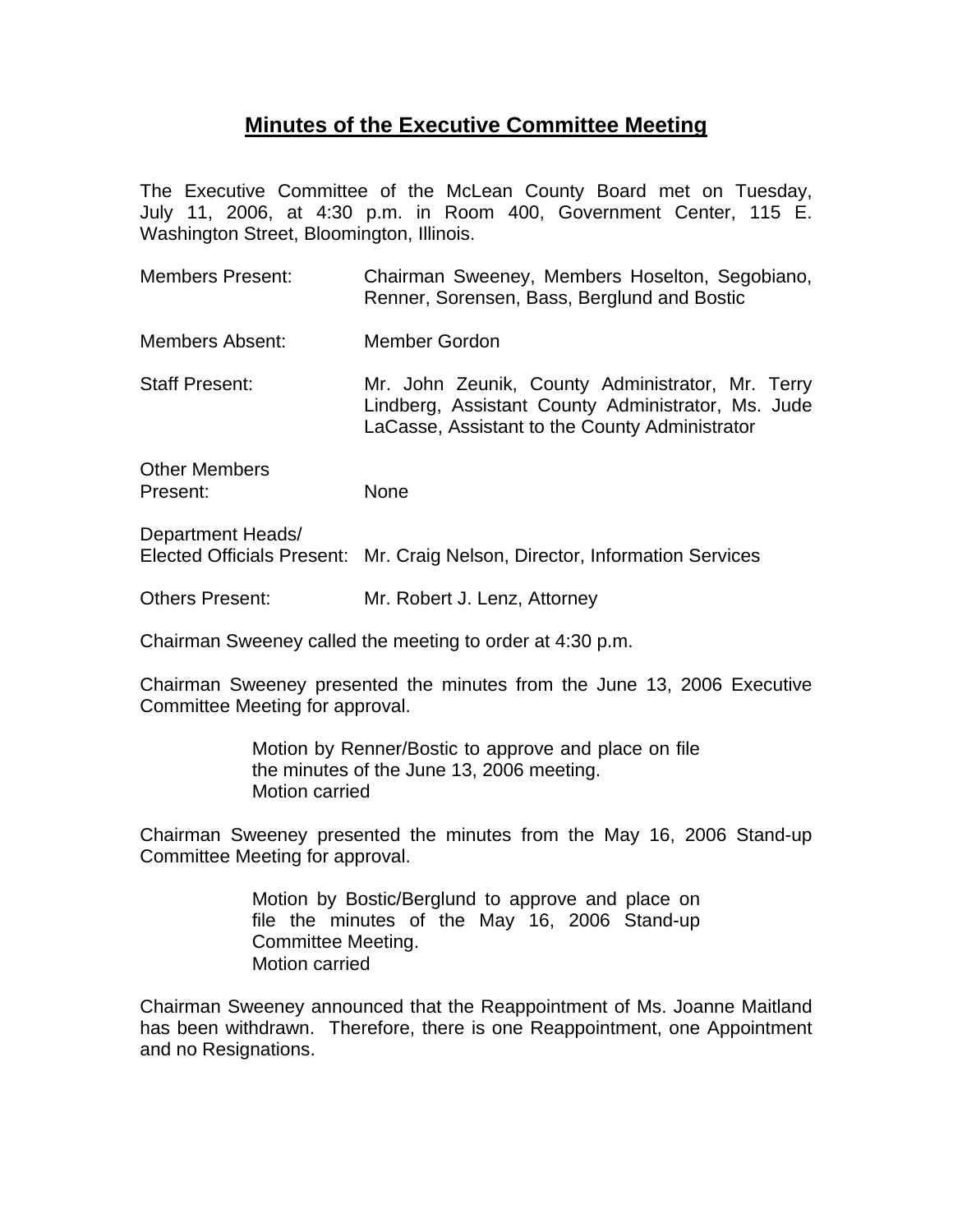Minutes of the Executive Committee July 11, 2006 Page Two

> Motion by Hoselton/Renner to Recommend Approval of the Reappointment and Appointment as amended by the Chairman. Motion carried.

Chairman Sweeney presented a request for approval of a Resolution forming the Abraham Lincoln Bicentennial Commission of McLean County, Illinois. He introduced Mr. Robert J. Lenz, Attorney, who is the temporary Chairman of the Commission for purposes of getting the Commission organized.

Mr. Lenz reported that McLean County was very important to Abraham Lincoln in his career as a lawyer and as a politician. When Lincoln ran for President in 1860, he received almost two-thirds of the vote in McLean County. Mr. Lenz advised that the President of the United States has formed a National Bicentennial Commission led by U.S. Senator Dick Durbin and U.S. Congressman Ray LaHood to celebrate the  $200<sup>th</sup>$  anniversary of the birth of Abraham Lincoln. The Governor has appointed a State of Illinois Bicentennial Commission. These Commissions are to run from 2007 to 2009 and into 2010. Mr. Lenz requested, on behalf of the David Davis Foundation, that the Town of Normal, the City of Bloomington and the County of McLean join together to form a Commission to provide appropriate recognition to the importance of Lincoln to this community, to the State and to the Country.

> Motion by Hoselton/Renner to Recommend Approval of a Resolution forming the Abraham Lincoln Bicentennial Commission of McLean County, Illinois. Motion carried.

Chairman Sweeney presented a request for approval of a Professional Services Contract with Integrity Technology Solutions for the development of an Export Tool for the Circuit Clerk's Child Support System – Information Services.

Mr. Craig Nelson, Director, Information Services, stated he is seeking approval of the contract with Integrity Technology Solutions to develop a tool to export the current Child Support Systems into the E\*Justice Integrated Justice Information System.

> Motion by Sorensen/Renner to Recommend Approval of a Professional Services Contract with Integrity Technology Solutions for the Development of an Export Tool for the Circuit Clerk's Child Support System – Information Services. Motion carried.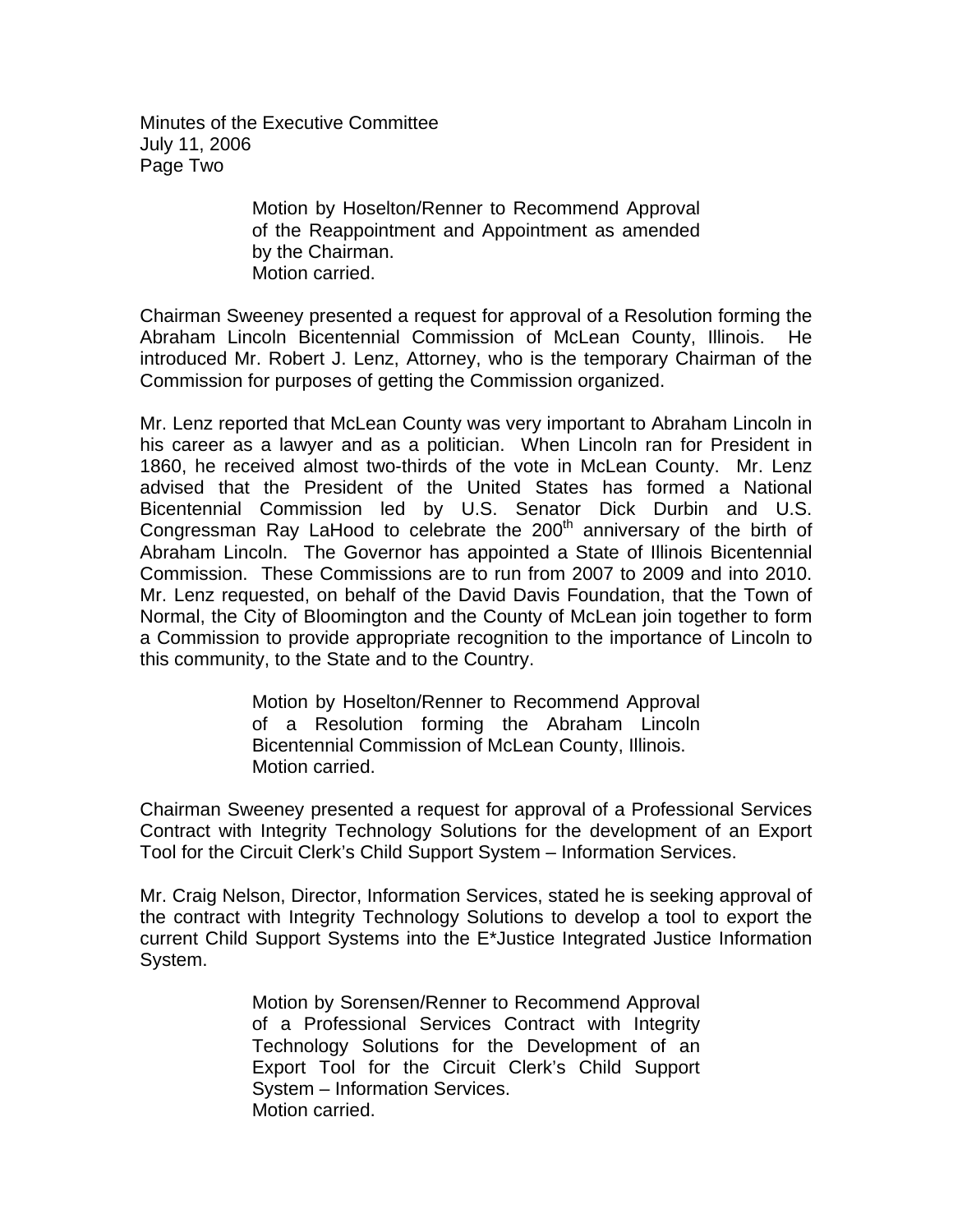Minutes of the Executive Committee July 11, 2006 Page Three

Ms. Diane Bostic, Chairman, Property Committee, reported that the Property Committee brings no items for action to the Executive Committee.

Chairman Sweeney asked if there were any questions. Hearing none, he thanked Ms. Bostic.

Mr. Duffy Bass, Chairman, Transportation Committee, stated that the Transportation Committee brings four items for action to the Executive Committee. The first is a request for approval of a Resolution Reappointing the County Engineer. He reported that the Transportation Committee met in the morning and recommended approval of the Resolution reappointing Mr. Jack Mitchell for a six-year term as County Engineer.

> Motion by Bass/Hoselton to recommend Approval of a Resolution Reappointing the County Engineer. Motion carried.

Mr. Bass presented a request for approval of Federal Participation Amendment #1 for the East Side Highway Study. Mr. Bass reported that this Amendment amends the June Resolution, which appropriated \$200,000.00 of the Fiscal Year 2006 Federal High Priority Program Funds for the East Side Highway Study. This Amendment appropriates the balance of the \$800,000.00 High Priority Funds to come out of the 2007 State Fiscal Year budget. Mr. Bass noted that the Engineering Agreement with Clark Dietz, Inc. for the study was also passed at the Transportation Committee meeting this morning.

> Motion by Bass/Hoselton to recommend Approval of a Federal Participation Amendment #1 for the East Side Highway Study.

Mr. Segobiano asked for clarification on the article in the newspaper that indicated one of the options for the Study Committee to make is that no highway be constructed. Mr. Zeunik responded that one of the requirements, under the Federal Highway Administration Standards, is that the "no build" option must be considered.

Motion carried.

Mr. Bass presented a request for approval of an Intergovernmental Agreement with the Village of Danvers and McLean County for an 80,000 Pound Truck Route.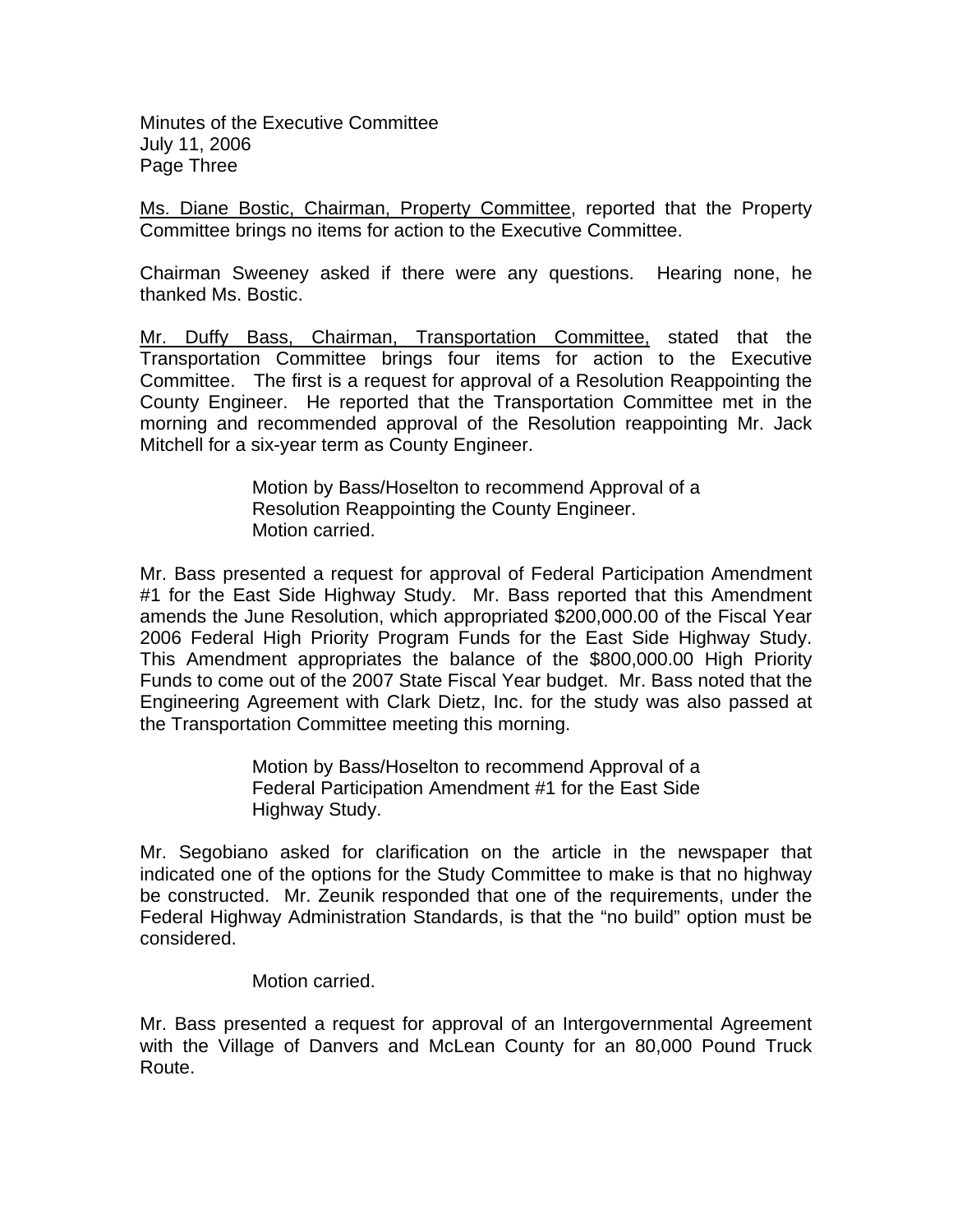Minutes of the Executive Committee July 11, 2006 Page Four

> Motion by Bass/Hoselton to recommend Approval of an Intergovernmental Agreement with the Village of Danvers and McLean County for an 80,000 Pound Truck Route. Motion carried.

Mr. Bass presented a request for approval of a Jurisdictional Transfer – Dawson Rd. – CH 28. He gave a brief explanation of the location of County Highway 28, noting that this transfer will make CH 28 entirely on Ireland Grove Road and would transfer the old portion of CH 28 back to Dawson Township.

> Motion by Bass/Hoselton to recommend Approval of a Jurisdictional Transfer – Dawson Rd. – CH 28.

Mr. Sorensen asked what initiated this request. Mr. Zeunik replied that the Township Road Commissioner suggested the change as it allows continuity of jurisdiction and easier maintenance of the roads.

Motion carried.

Mr. Bass stated that there are several more items to be presented to the Board.

Chairman Sweeney asked if there were any questions. Hearing none, he thanked Mr. Bass.

Mr. Matt Sorensen, Chairman, Finance Committee, stated that the Finance Committee brings one item for action to the Executive Committee, namely a request for approval of a Resolution setting the Salary of the Public Defender at 90% of the State's Attorneys Salary – County Administrator's Office.

> Motion by Sorensen/Berglund to recommend Approval of a Resolution Setting the Salary of the Public Defender at 90% of the State's Attorneys Salary – County Administrator's Office

Mr. Segobiano expressed concern that this may prompt all elected officials and department heads to request significant increases in their salaries.

Mr. Zeunik concurred with Mr. Segobiano that other department heads and elected officials may begin to ask for increased salaries. He noted that this is a situation where Illinois Law states that a full-time Public Defender, who is not permitted to have an outside practice, shall be paid 90% of the State's Attorneys salary. Mr. Zeunik stated that this has been a law for many years. However, the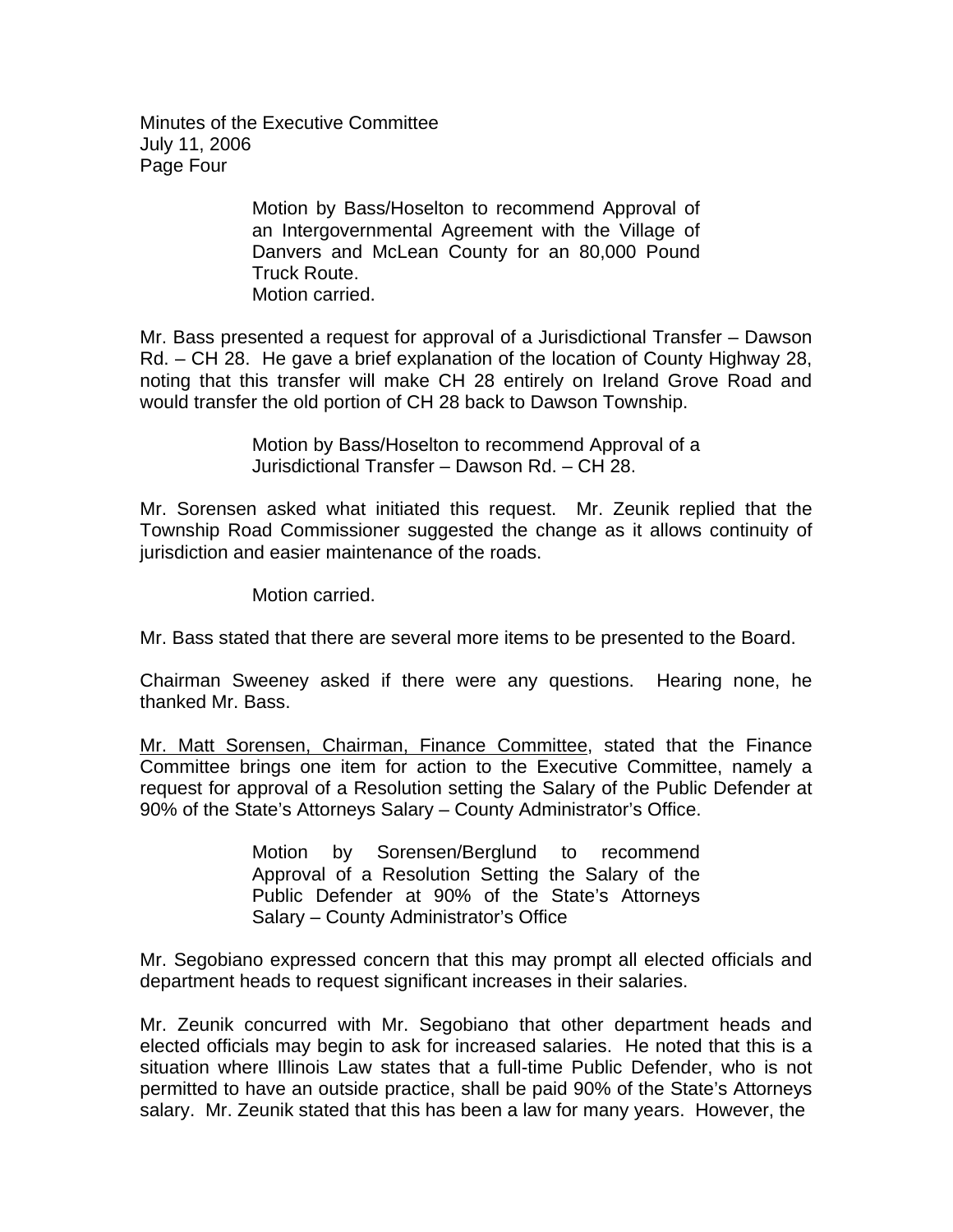Minutes of the Executive Committee July 11, 2006 Page Five

State has never lived up to the provision in the law that the State should reimburse two-thirds of that salary. As a result, many of the Counties have not paid the Public Defender at 90% of the State's Attorneys salary. Mr. Zeunik reported that, this year, the General Assembly, for the first time, appropriated designated funds to reimburse Counties two-thirds of the salary of Public Defenders. He noted that McLean County is eligible for these funds.

Mr. Segobiano asked if the State is required to release the funds. Mr. Lindberg explained that the funds can only be spent for the express purpose of reimbursing the salary of Public Defenders. The State cannot use the funds for other purposes. Mr. Lindberg stressed that the McLean County Public Defender was not part of this initiative. He stated that the State has committed funds into the future for this reimbursement.

Mr. Renner expressed his concern that it is still taxpayer money whether it comes from the County or the State. He advised that the State's Attorney sets the agenda for the legal system and has a greater responsibility than the Public Defender. Mr. Renner noted that he will not support this Resolution.

Mr. Hoselton asked what is the difference in the salary. Mr. Sorensen stated that the salary will be \$139,489.00 and it is currently \$94,643.00. He stated that he voted for the taxpayers of McLean County rather than leaving the money in Springfield where it will not benefit the people of McLean County.

Mr. Segobiano asked what will be done with the money saved by the County. Mr. Sorensen stated that the additional funds in the 2007 Fiscal Year Budget will have a positive impact on taxes.

Chairman Sweeney called for a vote on the motion to approve the Resolution.

Motion carried by a vote of 5 to 2, with Members Segobiano and Renner voting "No."

Mr. Sorensen reported that the Finance Committee has several items that will be presented to the Board, including the DRAFT Ordinance on the proposed Smoking Ban for McLean County.

Chairman Sweeney asked if there were any questions for Mr. Sorensen. Hearing none, he thanked him.

Mr. Tari Renner, Chairman, Justice Committee stated that the Justice Committee brings three items for action to the Executive Committee.The first is a request to for approval to apply for a \$5,000.00 Grant through the Illinois Department of Human Services – Court Services Department.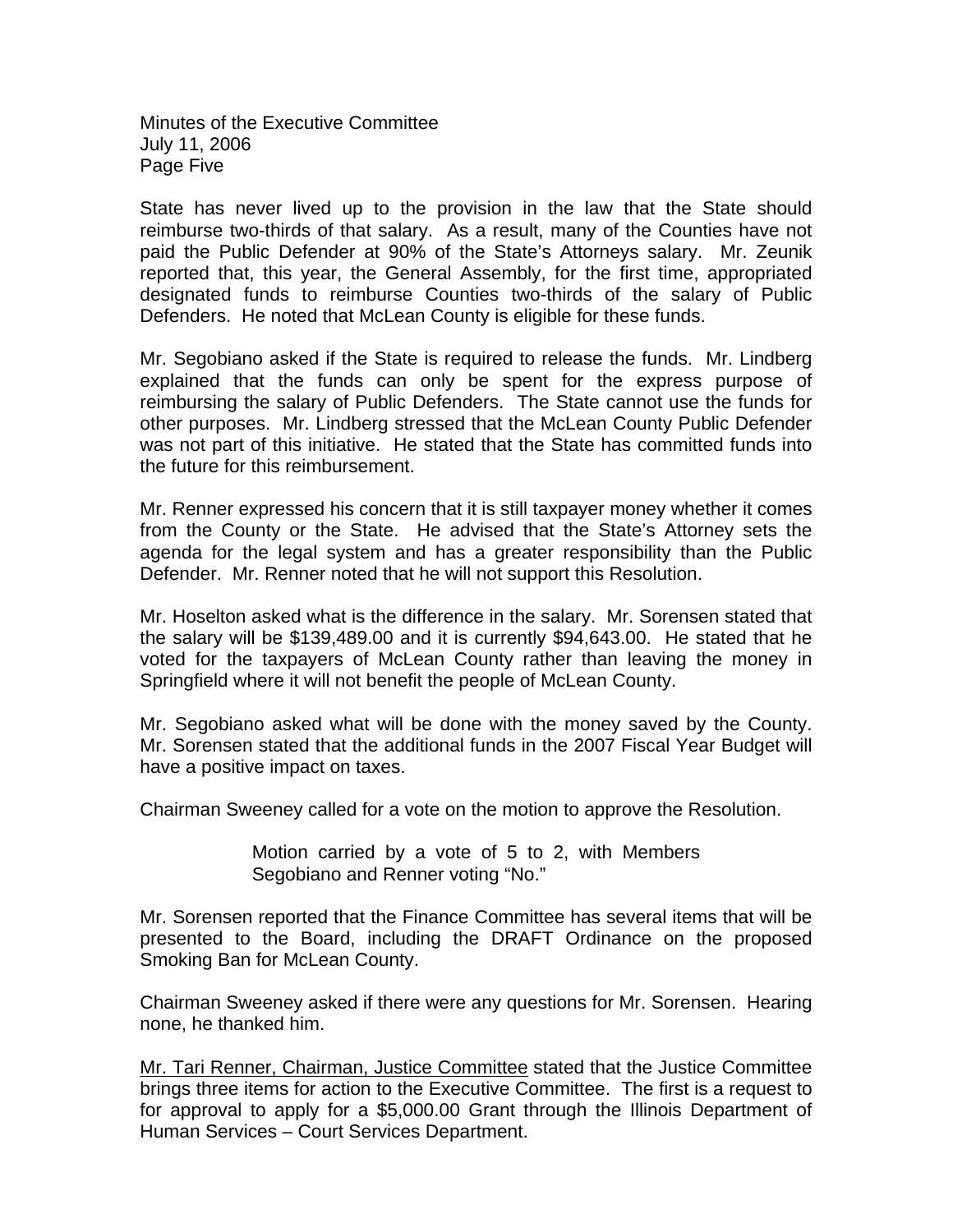Minutes of the Executive Committee July 11, 2006 Page Six

> Motion by Renner/Sorensen to Recommend Approval of the request received from Court Services to apply for a \$5,000.00 Grant through the Illinois Department of Human Services. Motion carried.

Mr. Renner presented two requests for approval of Contracts with Livingston and Logan Counties for Lease of Bed Space in the McLean County Juvenile Detention Center – Court Services Department.

> Motion by Renner/Berglund to Recommend Approval of Contracts with Livingston County and Logan County for Lease of Bed Space in the McLean County Juvenile Detention Center – Court Services Department. Motion carried.

Chairman Sweeney asked if there were any questions or comments. Hearing none, he thanked Mr. Renner.

Mr. Paul Segobiano, Vice-Chairman, Land Use and Development Committee reported that the Land Use and Development Committee brings no items for action to the Executive Committee.

Chairman Sweeney asked if there were any questions or comments for Mr. Segobiano. There were none.

Chairman Sweeney presented the June 30, 2006 bills as recommended and transmitted by the County Auditor for payment. The Prepaid Total is \$628,262.35 and a fund total that is the same.